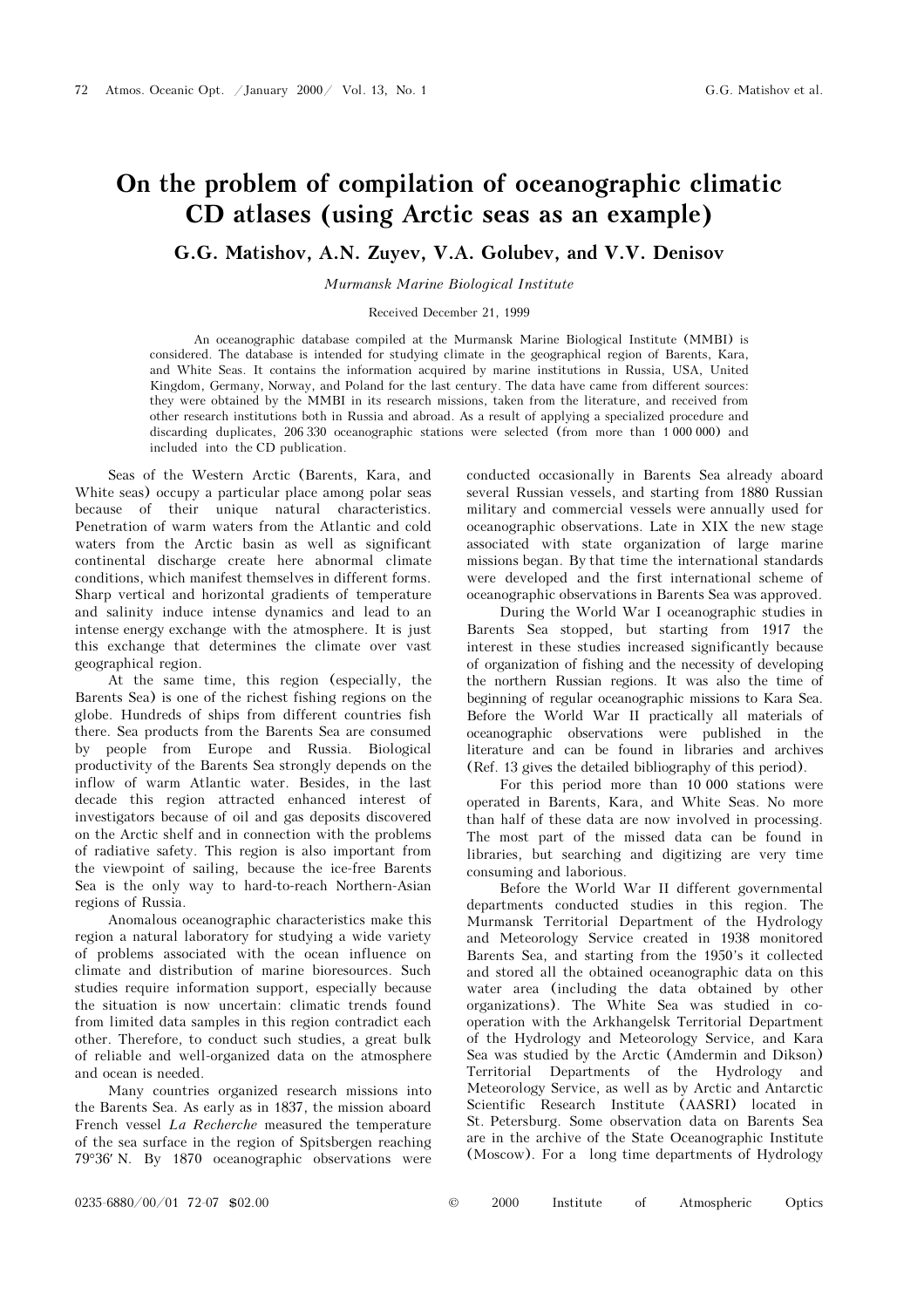and Meteorology Service dealt with compilation of regional databases. Only Murmansk Territorial Department of the Hydrology and Meteorology Service (MTDHMS) has the joint archive of more than 350 000 oceanographic stations, 85% of which are already stored on technical carriers. Unfortunately, since 1992 the Russian State Hydrology and Meteorology Committee decreased sharply oceanographic research works in sea. However, works on digitizing the existing archives in the Murmansk Territorial Department of the Hydrology and Meteorology Service are being successfully continued. Until recently the information stored at the Hydrology and Meteorology Service could be exchanged only centrally, through the Central Research Institute of Hydrology and Meteorology Information, which simultaneously played the part of the World Center of Oceanographic Data-B (Obninsk). A significant part of the Russian data accessible after 1955 and stored in the large centers of oceanographic information [World Center of Oceanographic Data-A (USA), oceanographic centers of the US and UK Navy] were acquired through information exchange with the Central Research Institute of Hydrology and Meteorology Information.

Almost from the very beginning, oceanographic studies of Barents, Kara, and White seas were conducted for the purposes of fishing. In 1921 the Floating Marine Research Institute was founded, which then became the base for the Polar Research Institute of Marine Fishery and Oceanography (PRIMFO). For the period since 1921 until 1941 the PRIMFO conducted 100 research cruises and operated more than 3000 deep-water stations. The credit of PRIMFO in establishing the system of standard oceanographic observations in Barents Sea and conducting seasonal surveys and monthly observations on the secular section along the

Kola Meridian (33°30′ E) is significant. Since April 1934 until now the Barents Sea has been studied by this system of standards, and thanks to it now we have the unique set of data.

After the World War II the Sevrybpromrazvedka under the leadership of the PRIMFO has performed a great deal of field studies. Until the late 80's the PRIMFO exchanged information with the Hydrology and Meteorology Service. For a long time the PRIMFO compiled its own database of oceanographic and fishing data and took part in data exchange with similar foreign organizations. The total volume of data available in the PRIMFO is roughly estimated as above 250 000 stations. However, only a limited fraction of the data is open for public access in the PRIMFO, and the data can be accessed mostly within the framework of international missions.

From the foundation of the Murmansk Marine Biological Institute (MMBI) in 1935, it performs complex, whenever possible, studies: hydrobiological observations in combination with geophysical (radioactivity), oceanographic, meteorological, geological, and lythodynamic ones. The institute's library has the collection of reports and monographs describing the results of observations in Barents, Kara, and White Seas and adjacent regions of the Northern Atlantic and Arctic Ocean since 1898 (Table 1). The total volume of these results can be roughly estimated as:

 $-$  no less than 30 000 oceanographic stations;

several thousands stations on radioactive pollution of the medium;

-about 25 000 stations of hydrobiological observations;

 $-$  tens thousands of observations of sea mammals, birds, fish, bottom animals, as well as fishing and other data.

Table 1. State of database of the Murmansk Marine Biological Institute on Barents, Kara, and White seas and the North-Eastern Atlantic (the number of stations: total is shown above the bar, MMBI data are shown below the bar)

| Observations                | Period of<br>observations | Total amount      | Digitized         |
|-----------------------------|---------------------------|-------------------|-------------------|
| Accompanying                | 1898                      | 100000            | 10000             |
| meteorological observations | until now                 | 10000             | 5500              |
| Physical parameters of the  | 1898                      | more than 1000000 | more than 1000000 |
| sea water                   | until now                 | 30000             | 12500             |
| Chemical parameters of the  | 1898                      | 55000             | 25000             |
| sea water                   | until now                 | 20000             | 10000             |
| Pollution                   | 1984                      | 5500              | 2000              |
|                             | until now                 | 3500              | 1500              |
| Radioactive pollution       | 1988                      | 2000-3000         | 200               |
|                             | until now                 | 2000-3000         | <b>200</b>        |
| Plankton                    | 1954                      | 50000             | 5000              |
|                             | until now                 | 20000             | 3500              |
| Benthos                     | 1935                      | 500               | 100               |
|                             | until now                 | 300               | 100               |
| Fish                        | 1953                      | 100               | 100               |
|                             | until now                 | 100               | 100               |
| <b>Birds</b>                | 1988                      | 10000*            | 1000*             |
|                             | until now                 | 10000*            | 1000*             |
| Sea mammals                 | 1984                      | 10000*            | 1000*             |
|                             | until now                 | 10000*            | 1000*             |

\* Separate observations.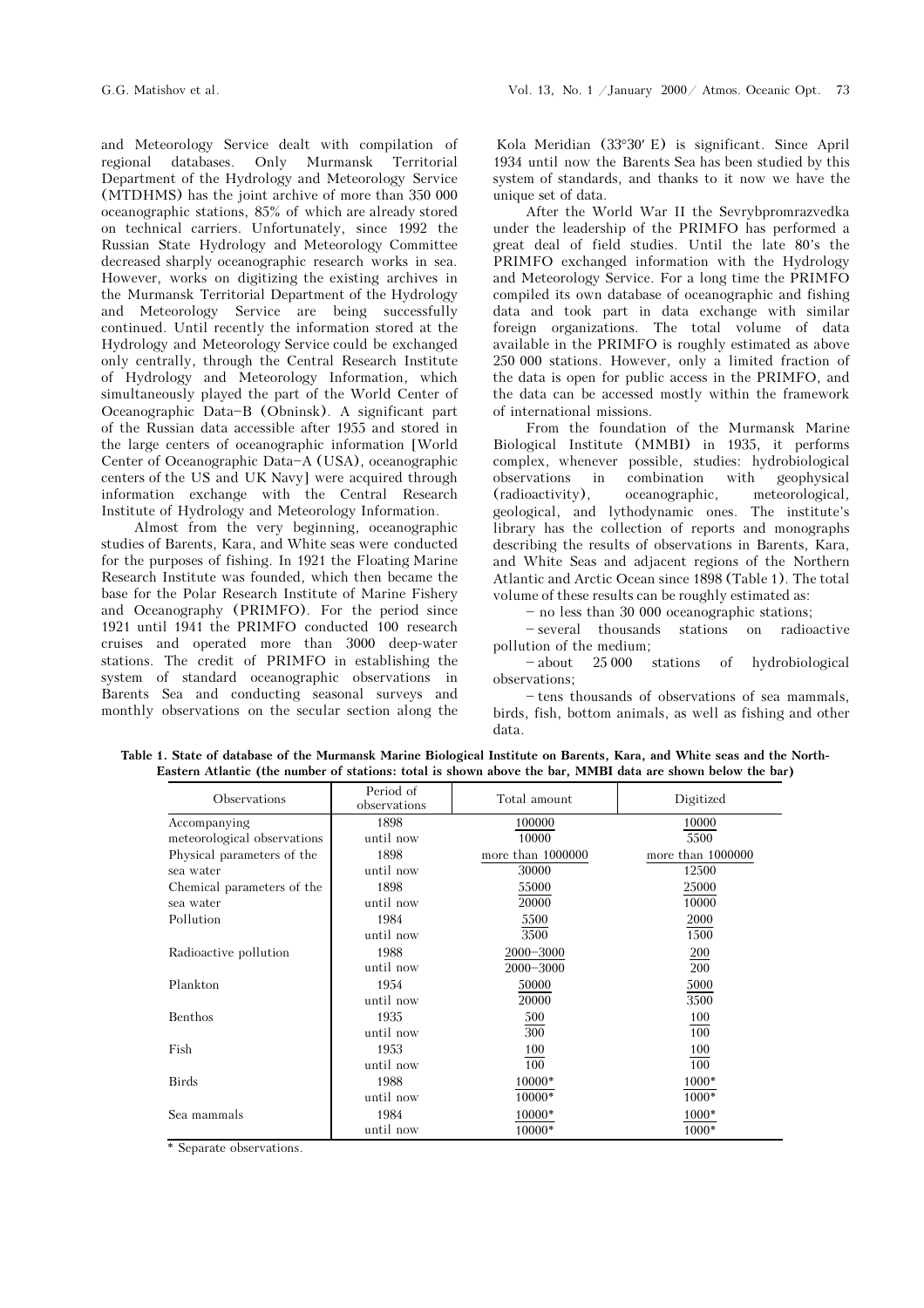Even under severe economic conditions of the last decade, the MMBI organized no less than five to six complex marine missions a year, and the amount of information obtained by the Institute is doubled every five or six years. Besides, the Institute's archive stores about 75 000 oceanographic and hydrobiological stations received as a result of exchange between departments and more than 1 000 000 stations (on technical carriers) on the North-Eastern Atlantic regions and Barents, Kara, and White seas received through international exchange. A total of 6 500 000 oceanographic stations on the entire Global Ocean were obtained through the international exchange.

For a more detailed history of compilation of the MMBI database see Refs. 2-4.

For a long time the data were stored in the Institute's archive mostly in the form of tables and observation and ship's logs. Only a limited part of the information was stored on technical carriers, and these data were digitized, as a rule, by investigators themselves and in a random manner. Many materials are stored in private databases and archives. It was caused by the absence of the up-to-date technology for operation with data and, first of all, the technology of database formation, as well as insufficient funding.

The probability of loss is very high for paper carriers and private databases for technical reasons (obsolescence of carriers, unprotected, no copies, etc.) and because of resignation or change of research interests of their owners. Besides, these data can hardly be used in research activity and exchanged both within an Institute and between departments and different countries.

Such a situation is typical not only for the MMBI and even not only for Russia. It was just this reason that caused the appearance of the GODAR (Global Oceanographic Data Archeology and Rescue) International Project. This project was approved at the 17th Session of the International Oceanographic Commission of UNESCO in March 1993 in Paris.<sup>11,12</sup> The Project is supervised by the World Center of Oceanographic Data-A/ National Oceanographic Data Center (NODC) in the USA. Within the framework of this project the owners of information receive financial and technical support for compilation of oceanographic and hydrobiological databases. Materials having no branch and national restrictions come to the common archive intended for conducting climate studies, and thus they become publicly accessible. The very important element of the GODAR Project is the development and standardization of the check methods for various oceanographic and hydrobiological information, since check is the necessary part of compilation of the unified database. The MMBI takes an active part in this project for the last six years.

Initially, the information coming to the database was accepted in an arbitrary form (since it was prepared by investigators themselves) and with minimum restrictions. However, as the GODAR Project was developed and new participants were involved in it, this practice became an obstacle. It became clear

that databases on technical carriers that are available in different countries as well as their formats not always correspond to even minimum requirements on databases.<sup>3</sup> Therefore, the MMBI and the NODC within the framework of the GODAR Project have developed the versatile information technology for formation and check of the database of observations over the state of the environment and living organisms. This technology is described in detail in Ref. 1.

The main peculiarities of this technology implemented on a personal computer are versatility and readiness of operation with data, as well as complex check of the data. Such a technology was used in the MMBI for formation of the database of shipborne observations over hydrochemical and hydrobiological parameters, plankton, and the state of chemical, oil, and radioactive pollution of Barents and Kara seas. The NODC used this technology for formation of the database of oceanographic data in the equatorial part of the Pacific Ocean from the information given by the Ecuadorian, Australian, and French participants of the El-Ninjo International Experiment in 1962-1963. In all the cases the technology showed itself sufficiently flexible in tuning to new types of information, stable, reliable, and convenient in use. The laborious and timeconsuming work on conversion of the entire MMBI database into a unified format is now in progress.

One of the principal problems, which should necessarily be solved for conducting large-scale climate studies, is provision for a free access to the database for all investigators. The most efficient access method provided by modern technologies is copying the database on CDs.

The first experience in compilation of a multidisciplinary data array was gained in compilation of the laser disk "MMBI BioBase, 1999B prepared for publication in the USA. In this case the developed versatile technology of hydrobiological database formation was implemented for the first time. The technology allowed dissimilar data to be incorporated into a single array in a unified user-friendly format. The disk contains about 3000 stations for Barents, Kara, and White seas from the MMBI archives and from the literature for the period of 1919–1999. These data present the information on plankton and benthos, results of continuous recording of chlorophyll concentration, and accompanying occasional and serial oceanographic stations. Besides, it includes the software for formation of a complex database and quality check along with the reference information, namely, lists of species of phytoand zooplankton, photoalbum of dominating species, maps of the shore line of Barents, Kara, and White seas, which were used in data check, maps of observation by species and periods, and many other information.

Such databases allow one to compare directly the climate changes and the state of biota. However, it is a hard, laborious, and very long work to convert and check a bulky multidisciplinary data arrays. Therefore, not only the complete research archive of the MMBI but also smaller thematic archives and atlases are now being prepared for publication.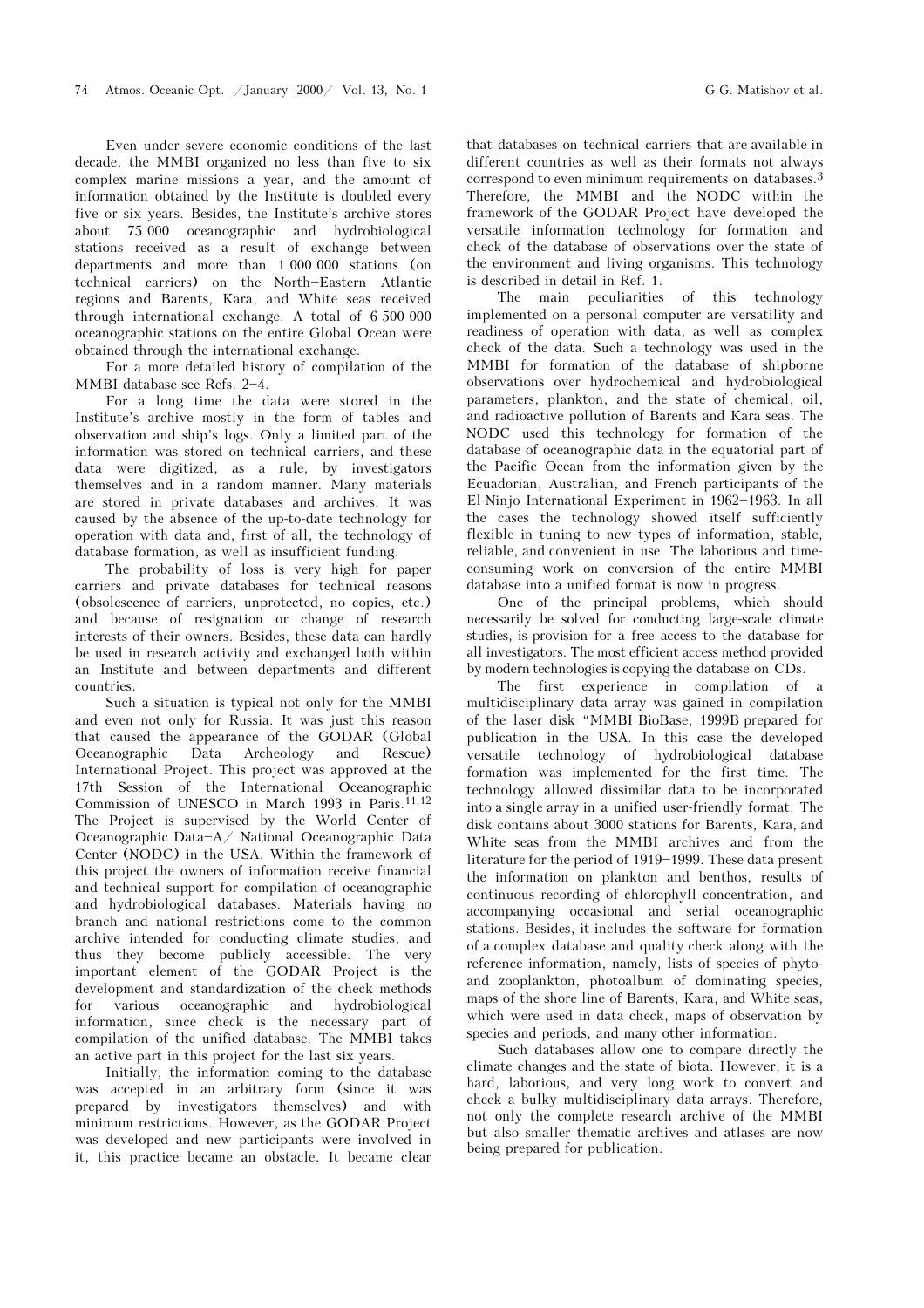The first experience of this kind was preparation and publication of the laser disk "Climatic Atlas of Barents Sea, 1898-1993. Disk 1. Version of April 1998B (Ref. 13).

This CD contains the temperature, salinity, and dissolved oxygen profiles for the period of 1898-1993. The disk includes information obtained with devices of all types which were used for oceanographic observations in this period. The data were obtained within the official borders of Barents Sea and in the northern part of the strait of the White Sea. The processing procedure and composition of the data are described in the report, which is also included in CD and attached to it in the printed form.

The disk incorporates the data of 75 000 oceanographic stations. All the stations include observations of the water temperature, and 52 000 stations have the data on salinity. Besides, more than 3 000 stations have the data on the content of dissolved oxygen in the sea water. However, different regions are nonuniformly covered by observations in some years. For investigators to be able to select the period to be studied, the Atlas includes the maps of observations for every month of the entire period.

The software package used for processing and checking the CD data corresponds, for the most part, to the procedures accepted by the International Oceanographic Commission of UNESCO.5,14 However, because of the marked vertical variability of hydrological parameters in Barents Sea, more strict restrictions were accepted, as compared to the standard ones used in vertical interpolation.<sup>13</sup> The check procedure includes the check of correctness of the data formats, the check of sequential increase of observation horizons, and calculation of the vertical density stability of water.<sup>5</sup> The  $\,$ data are sorted by time order; duplicates of stations are discarded. Parameters whose values are beyond the  $3\sigma$ interval are also discarded. Calculations are made for each month and horizon separately.

The Atlas presents the maps of objective analysis of temperature and salinity fields at standard horizons. The procedure of objective analysis of data, which was used in this work to draw such maps, is close to the scheme of calculating the spatial distribution of data and drawing maps.12 The algorithm is improved significantly because of the necessity to take into account the spatial inhomogeneity of oceanographic fields in Barents Sea. The chosen parameters of data analysis allowed complete formalization of the procedure of drawing climatic fields. All the drawn maps, including the coastal zone in summer, are presented without expert corrections.

Time series and monthly maps show the periods in the database, which have the least number of observations. However, measurements were conducted in Barents Sea at that time, and their results were published in open press. Therefore, such periods should be considered as landmarks and filled in the first turn at further compilation of the database.

In spite of the gaps in data collected, some cyclicity can be seen in the interannual variability of temperature and salinity on the section along the Kola Meridian (this was mentioned by many investigators). Naturally, interannual climate changes cannot be less than the measurement error. Consequently, these plots can be used for formulation of the requirements to the measurement accuracy (for salinity, first of all). The corresponding criteria will then be used in development of the methods of data quality check and data selection for calculation of climate characteristics.

Since the CD contains all the programs for calculation and the data needed, any CD user can reproduce the obtained climate characteristics. An investigator can sample the data and analyze them for an arbitrary horizon, period, and region of observations. This is the principal difference of this work from earlier similar works, except for the fact that similar works for Barents Sea were absent at all.

In 1999 the MMBI in cooperation with the administration of the ACSYS (Arctic Climatic System) International Project developed a new BarKode-1999 CD.10 The information technology used in this new CD is the further development of the technique which was used in preparation of the CD "Climatic Atlas of Barents Sea.B13 The information collected at formation of the Climatic Atlas was fully included in the new version of the database. Besides, it includes the data for Barents, Kara, and White seas taken from other sources and presented by the ACSYS Project administration.

Table 2 lists the marine organizations which contributed to the CD. The NODC and MMBI data collected earlier at formation of the Climatic Atlas of Barents Sea13 were complemented with information from the CD "World Ocean Data Base Atlas-1998. $B^{\beta}$ 

A total of 1 000 000 oceanographic stations for the period since 1898 until 1998 (Table 3) were selected from the data on Barents, Kara, and White seas. Once the data were pooled, checked for quality, and freed from duplicates, about 200 000 stations (Fig. 1) remained. It was just this array of data that was included in the CD.

Significant improvements of the technique of database formation as compared to that used in formation of the Climatic Atlas concern the following items:

(a) for every station the information is kept, which indicates the source of data (and, in some cases, the country and the observation platform), as well as the results of data processing and correction at different stages of processing;

(b) most accurate profiles of the shore line from the CD6 where used to check if a station falls on the shore. At this stage, 450 stations (about 1% of the total number) were rejected because they are situated on land more than 5 km from the shore line;

(c) depths of stations (and/or last horizon) were checked with the use of the grid database of the sea and ocean bottom relief with the 5′×5′ grid (US NODC).7 As an acceptable error, we took 12.5% of the maximum depth in the region of the station (for the depth more than 25 m). About 120 000 stations (19% of the total number) were rejected because of errors in the depth.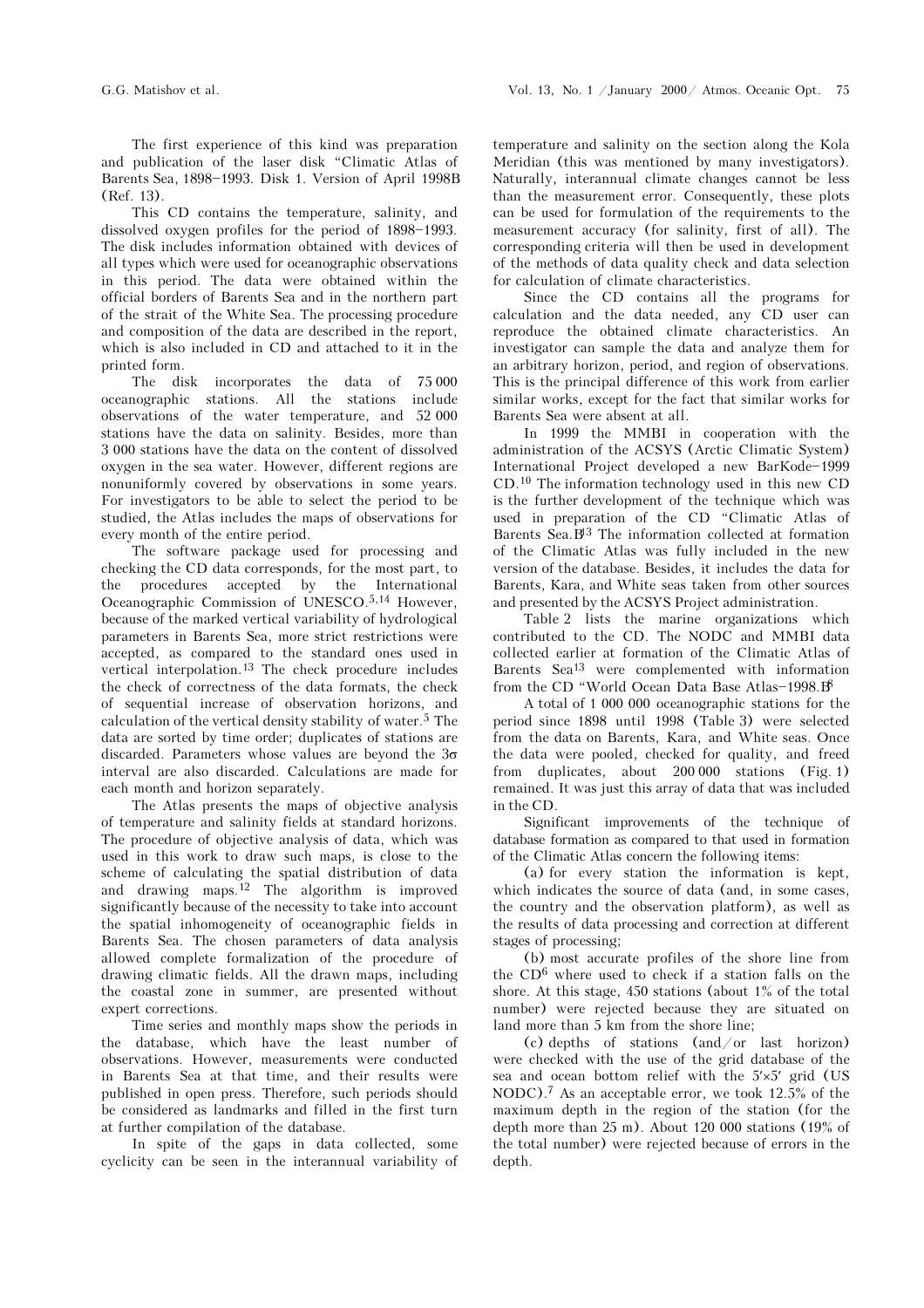| No.          | Code | Source of data                                                         | Period of     |
|--------------|------|------------------------------------------------------------------------|---------------|
|              |      |                                                                        | observations  |
| $\mathbf{1}$ | U    | National Oceanographic Data Center - World Data Center A (NODC):       |               |
|              |      | (a) data included in the CD "Climatic Atlas of the Barents Sea 1998. B |               |
|              |      | (G. Matishov et al., 1998) (CL. Atlas)                                 |               |
| 2            | М    | (b) CD "World Ocean Data Base Atlas 1998, B Volume 1, 3 (WA-1998)      | 1898-1996     |
|              |      | Archive of the Murmansk Marine Biological Institute (MMBI):            |               |
|              |      | (a) data included in the CD "Climatic Atlas of the Barents Sea 1998.B  |               |
|              |      | (G. Matishov et al., 1998) (CL. Atlas)                                 |               |
|              |      | (b) new data prepared by the MMBI within the GODAR Project (MMBI)      | $1903 - 1997$ |
| $3*$         | C    | Navigation Service of the US Navy (US Navy)                            | $1901 - 1996$ |
| $4*$         | K    | Navigation Service of the UK Navy (UK Navy)                            | $1900 - 1996$ |
| $5*$         | D    | Alfred Wegener Institute for Polar and Marine Research, Germany (AWI)  | 1987-1998     |
| $6*$         | P    | Institute of Oceanology of the Polish Academy of Sciences (IOPAN)      | 1988-1997     |
| $7*$         | E    | Joint Russian-American Environmental Workgroup (EWG)                   | 1989-1995     |
| $8*$         | T    | q D "Eastern Arctic Ice, Ocean, and Atmosphere Data, B Volume 1, 1991  |               |
|              |      | (CEAREX)                                                               | $1905 - 1989$ |
| $9*$         | F    | Navigation Service of the Norway Navy (N Navy)                         | $1992 - 1998$ |
| $10*$        | N    | Norwegian Polar Institute (NPI)                                        | 1959-1995     |
| $11*$        | B    | SALARGOS automatic drifting buoys of the Navigation Service of the US  |               |
|              |      | Navy (ARGOS)                                                           | 1988-1992     |

Table 2. Sources of data

\* Data received from the ACSYS Project administration.

Table 3. Number of oceanographic stations acquired from different sources

|                | Source        |                | Number of stations in checking |                  | Number of stations after discarding of duplicates |             |                                |        |                                |         |
|----------------|---------------|----------------|--------------------------------|------------------|---------------------------------------------------|-------------|--------------------------------|--------|--------------------------------|---------|
| No.            | Code          | Name           | Total<br>selected              | In the<br>region | After<br>checking<br>for quality                  | <b>MMBI</b> | Russian                        | Other  | Unknown                        | Total   |
| $\mathbf{1}$   | U             | CL. Atlas      | 458 334                        |                  |                                                   |             |                                |        |                                |         |
|                |               | WA-1998        | 192 101                        |                  |                                                   |             |                                |        |                                |         |
|                |               | Total          | 650 435                        | 404 979          | 3 222 001                                         | 3357        | 41 571                         | 48 684 | 1577                           | 95 189  |
|                |               | <b>NODC</b>    |                                |                  |                                                   |             |                                |        |                                |         |
| $\overline{2}$ | М             | CL. Atlas      | 101 957                        |                  |                                                   |             |                                |        |                                |         |
|                |               | MMBI           | 3599                           |                  |                                                   |             |                                |        |                                |         |
|                |               | Total MMBI     | 105 556                        | 93 996           | 68 792                                            | 6384        | 22 130                         | 59     |                                | 22 189  |
| 3              | $\mathcal{C}$ | <b>US Navy</b> | 633 43                         | 61 774           | 53 806                                            | 42 045      |                                |        |                                | 42 045  |
| 4              | K             | UK Navy        | 43 066                         | 43 038           | 34 814                                            | 5431        | 3450                           | 8272   | 53                             | 17 206  |
| 5              | D             | AWI            | 342                            | 327              | 205                                               | 205         |                                |        |                                | 205     |
| 6              | P             | <b>IOPAN</b>   | 604                            | 585              | 448                                               | 406         |                                |        |                                | 406     |
| 7              | E             | <b>EWG</b>     | 863                            | 471              | 287                                               |             | 232                            |        |                                | 232     |
| 8              | Ι             | <b>CEAREX</b>  | 3281                           | 2245             | 2009                                              |             |                                | 396    | 158                            | 555     |
| 9              | F             | N Navy         | 536                            | 508              | 309                                               | 309         | $\qquad \qquad \longleftarrow$ | -      |                                | 309     |
| 10             | N             | NPI            | 7031                           | 6528             | 3386                                              | 952         | 2304                           | 19     | 61                             | 3336    |
| 11             | В             | ARGOS          | 172 717                        | 24 693           | 24 628                                            | 24 628      |                                | -      | $\qquad \qquad \longleftarrow$ | 24 628  |
|                |               | Total          | 1 047 774                      | 639 144          | 510 885                                           | 83 7 17     | 69 687                         | 57 430 | 1849                           | 206 300 |

After checking and freeing from errors, about half million stations, that is, about half of the initial data array, were accepted for further processing (see Table 3).

The existing international data acquisition and exchange system assumes multiple inclusion of the same data in arrays received from different sources. Besides, duplication is possible even in the data from the same source. Thus, when preparing the CD "Climatic Atlas of Barents Sea 1998: temperature, salinity, and oxygen,B13 NODC archives and software were used. Then the freshly published CD "World Ocean Data Base Atlas-1998,B which is a supplemented but not fully identical version of the earlier prepared data, was included in the work.

The added complication is that in different formats and databases the same information can be stored in different format and with different loss, as well as it can have different quality. For example, some databases do not include the information on the time of a station or information of meteorological and hydrochemical observations. Others store the geographic coordinates in degrees accurate to one hundredth, rather than in degrees, minutes, and seconds of arc. This leads to additional errors due to rounding off.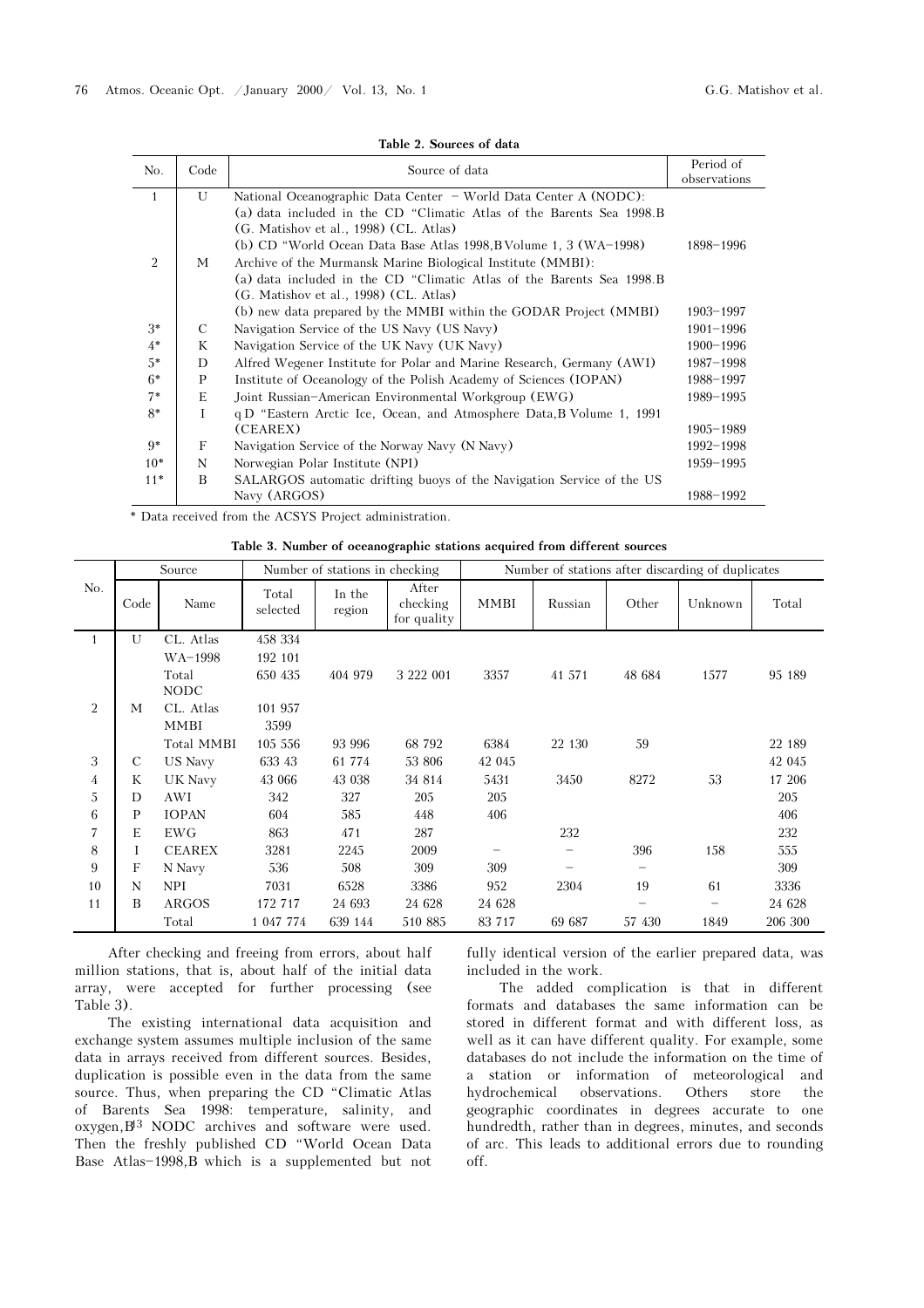

Fig. 1. Distribution of 206 300 oceanographic stations of the MMBI database.

The above reasons force us to perform an extensive search and discarding of duplicates at the final stage of the work once the main procedures of quality check are completed. This makes the work even more laborious. However, the information selected as a result of such an approach is as complete and correct as possible, what is just the main goal of this work.

From the half million oceanographic stations having passed the check, only about 200 000 stations were accepted for final processing after discarding duplicates (see Table 3). Keeping the code of the source, country, and ship in the record of an oceanographic station allows one also to make a more detailed analysis of data origin, in particular, to find Russian data.

Table 3 for each data source gives the number of stations. Besides, the number of stations obtained by Russian ships, ships of third sides, and ships with unknown identity is calculated. Some of the analyzed databases (MMBI, US Navy, Norway Navy, AWI, IOPAN, EWG, ARGOS) contain only their own data, while the others (NODC, UK Navy, NPI) mostly contain the data received from other countries.

The general structure of a database by the sources of information is shown in Fig. 2. In this diagram all the sources having the weight less than 0.5% are summed up. From the total of 95 000 oceanographic stations received from the NODC (46% of the total number of data having passed the check), 27% were found only in the NODC database and are absent in other sources. From 22 000 stations included in the database from the MMBI, only 3% stations are unique. It follows from these tables that the use of the CD "Eastern Arctic Ice, Ocean, and Atmosphere Data, 1991B<sup>9</sup> does not add new information to the resulting database.

The distribution of data (see Fig. 1) indicates that Barents, Kara, and White seas are the most extensively studied Arctic regions. Even taking into account multiple duplication, the available Russian data for this region from all the possible sources can be estimated as more than 500 000 oceanographic stations. The MMBI database and the BarKode-1999 CD contain only about 70 000 Russian oceanographic stations. So, the work done should be considered as only one of the first stages in compilation of the complete database on Barents, Kara, and White seas. Nevertheless, the information presented forms the basis for studying changes in climate and biota of the Western Arctic during the last century.



Fig. 2. Source of information used in the database, percentage of oceanographic stations from the total number (206 300): data sources for coincident stations (=); joint sources (+).